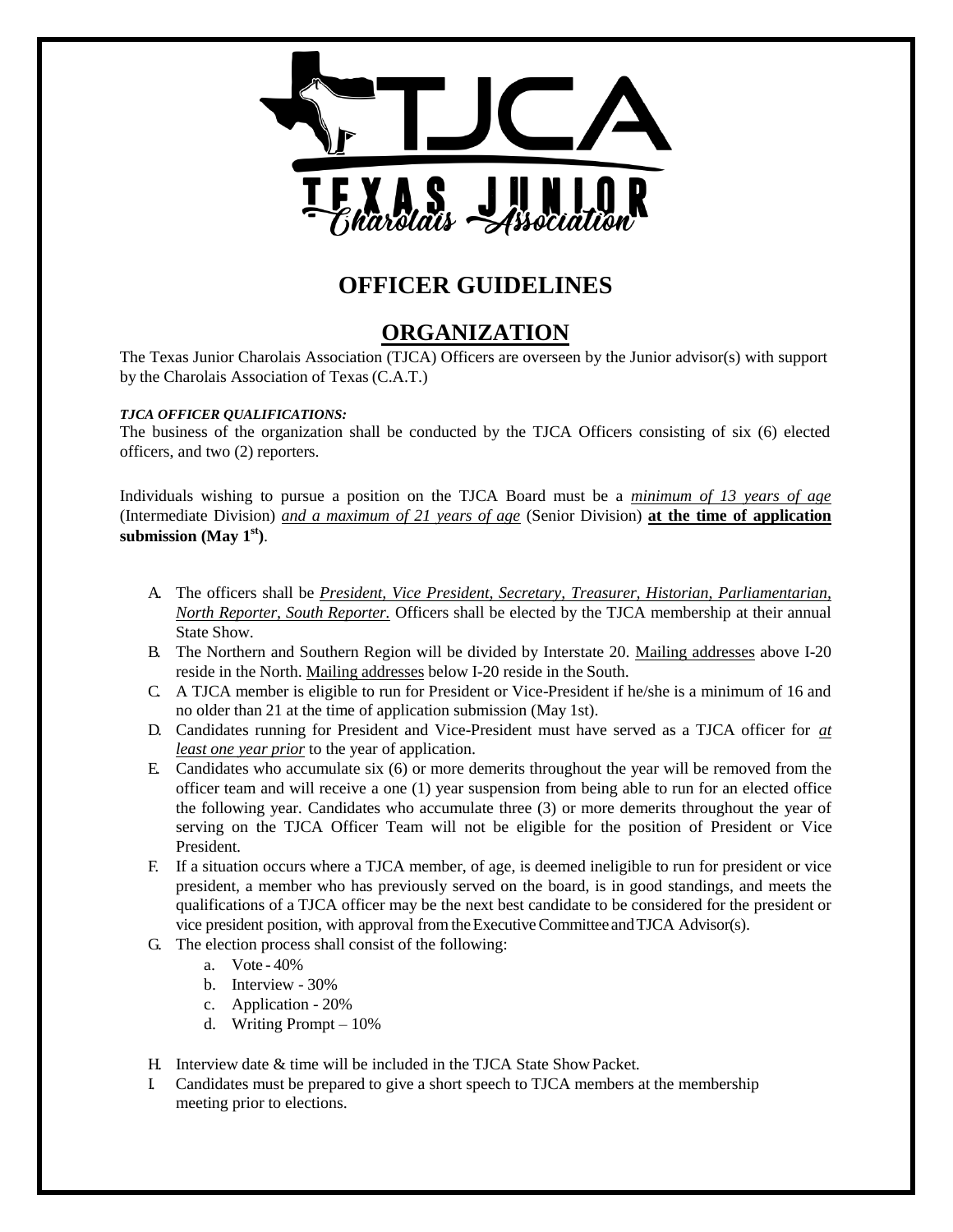- J. The officers shall be elected annually at the TJCA State Show by its members during the business session. No proxy votes will be allowed.
- *K.* Officers have the same voting rights. *However, the President may only vote to break a tie.*
- L. Vacancies occurring among the TJCA Officers shall be filled by a majority vote of the remaining officers and directors.

#### *TJCA OFFICER DUTIES:*

- A. The President shall preside at all meetings of the TJCA. He/She shall be the chief administrative officer of the association and shall serve as a representative at the adult breeder association meetings.
- B. The Vice-President shall perform all duties of the President in his/her absence or inability to act. He/She shall also serve as parliamentarian.
- C. The Secretary shall record and keep the proceedings of all membership meetings. He/She shall also perform other such duties as may evolve upon him/her as Secretary.
- D. The Treasurer shall work with the State TJCAJunior Advisor(s) on all financial transactions. He/She will provide a detailed report of the receipts and disbursements of TJCA funds at each annual meeting.
- E. The Historian is responsible for collecting the information necessary for creating and submitting a State Association Scrapbook. He/She is responsible for collecting pictures, information andmedia to advertise the accomplishments set forth by the junior association.
- F. The Parliamentarian shall advise the presiding officer on questions of parliamentary law and matters of procedure.
- G. The Reporters shall keep the members of the association and the news media informed of the nature and progress of the organizations programs and of the activities of the individual members for their areas.

### **EXPECTATIONS**

- A. Officers must attend the major meetings at Fort Worth and Houston, in addition to the State Show Meeting in the summer.
- B. Work the ring at two (2) shows in addition to the State Show
- C. TJCAmembers wishing to run for President or Vice-President may not receive three (3) or more demerits prior to the election at the TJCA StateShow.
- D. TJCA members who accumulate six (6) or more demerits throughout the year will be removed from the officer team and will receive a (1) year suspension from being able to run for an elected office the following year.
- E. TJCAMembers must be in complete official dress, as directed by the TJCA Advisor(s), when working the ring and at all TJCA and C.A.T. sponsoredevents.
- F. Failure to meet these requirements without good cause and prior approval fromTJCA Advisor(s) will result in a one (1) year suspension from being eligible to run for an elected office.
- G. The Demerit system will be in effect for the duration of the year until a new election takes place. Please see the Demerit System below.